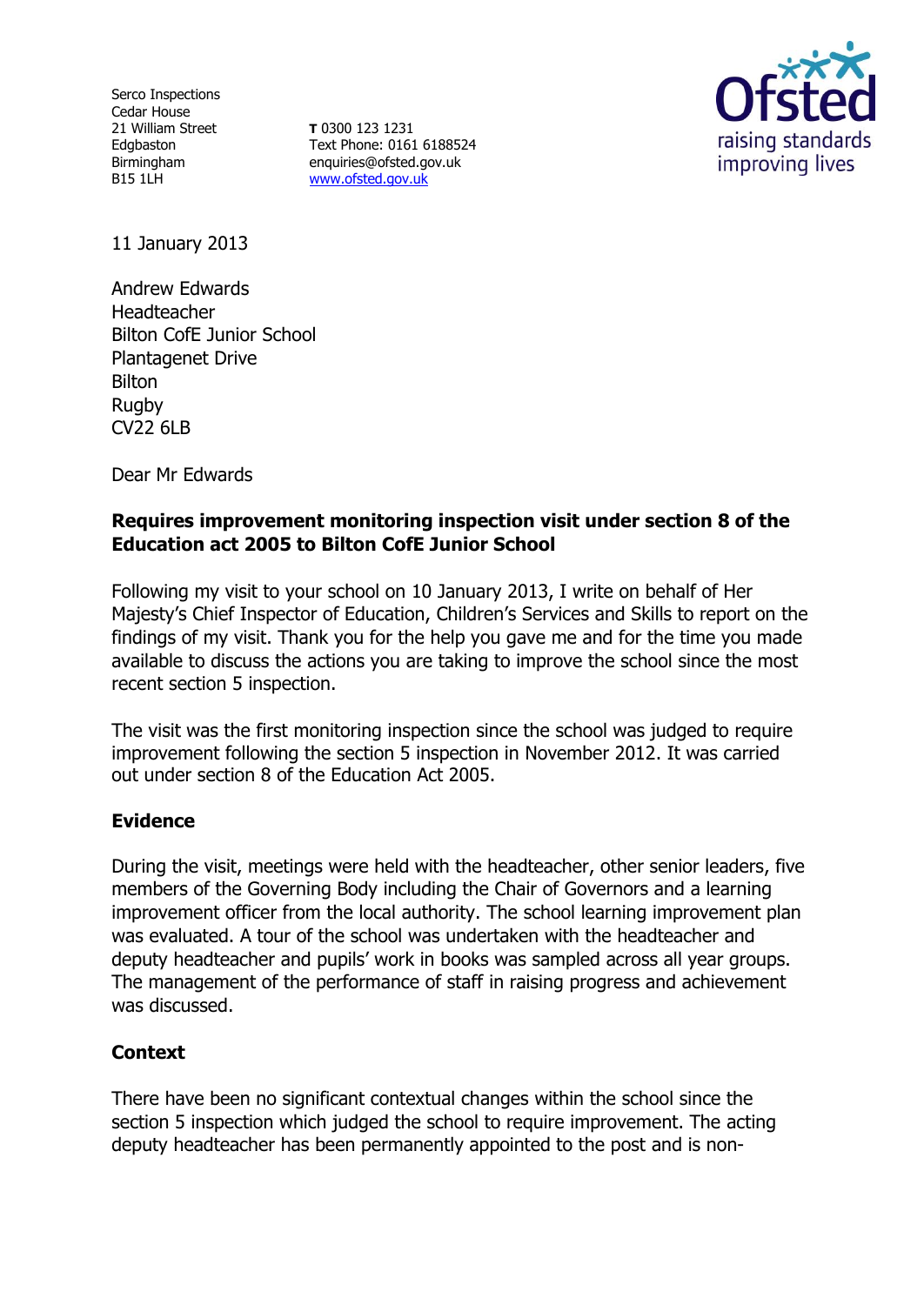

classroom based from this term. Pupils are no longer placed in sets linked to ability for literacy or numeracy following the last inspection.

# **Main findings**

Work undertaken to improve the school is ambitious and appropriately prioritised. Staff and members of the Governing Body have worked well as a team. They are determined to strengthen the school and ensure the education which each pupil receives is as good as it can be. School leaders are supporting staff well and are working hard to develop a more consistent approach to teaching, including planning, and the marking of pupils' work.

School leaders and governors have worked well together to set rigorous performance targets for teachers and leaders. There are specific checks in place to determine whether the staff are on course to achieve the personal and school targets which have been set. Governors are clear about the school's priorities for improvement and where standards must improve. There is a good understanding of their responsibilities and of the need to make secure and rapid progress. Their monitoring activities are closely aligned to points for improvement raised at the last inspection. Governors have been involved in school improvement planning, which is manageable and details how governors will check on the school's progress. The school recognises that documentation does not specifically identify the work it has begun and is still to do to develop the links with pupils' parents and carers, including the role of the newly appointed family liaison ambassador. There are inconsistencies in the presentation of pupils' work, in the quality of their writing, and in teachers' marking.

Senior leaders and governors have begun to take effective action to tackle the areas requiring improvement identified at the recent section 5 inspection. Following the visit to the school, HMI recommends that further action is taken to:

- develop high quality marking in mathematics, giving clear instructions and allowing pupils more time to respond to teachers' comments, checking their learning is secure before moving on
- ensure there is greater consistency in expectations for pupils' presentation of work, particularly in mathematics books, and ensure that pupils undertake sufficient independent work during each lesson
- check that expectations for the quality of pupils' writing established in literacy lessons are maintained when pupils are writing in other subject lessons
- update the school improvement plan to include strategies designed to strengthen links with parents and carers in all of the aspects of its work
- schedule another visit to the school by HMI to monitor progress

Ofsted will continue to monitor the school until its next section 5 inspection.